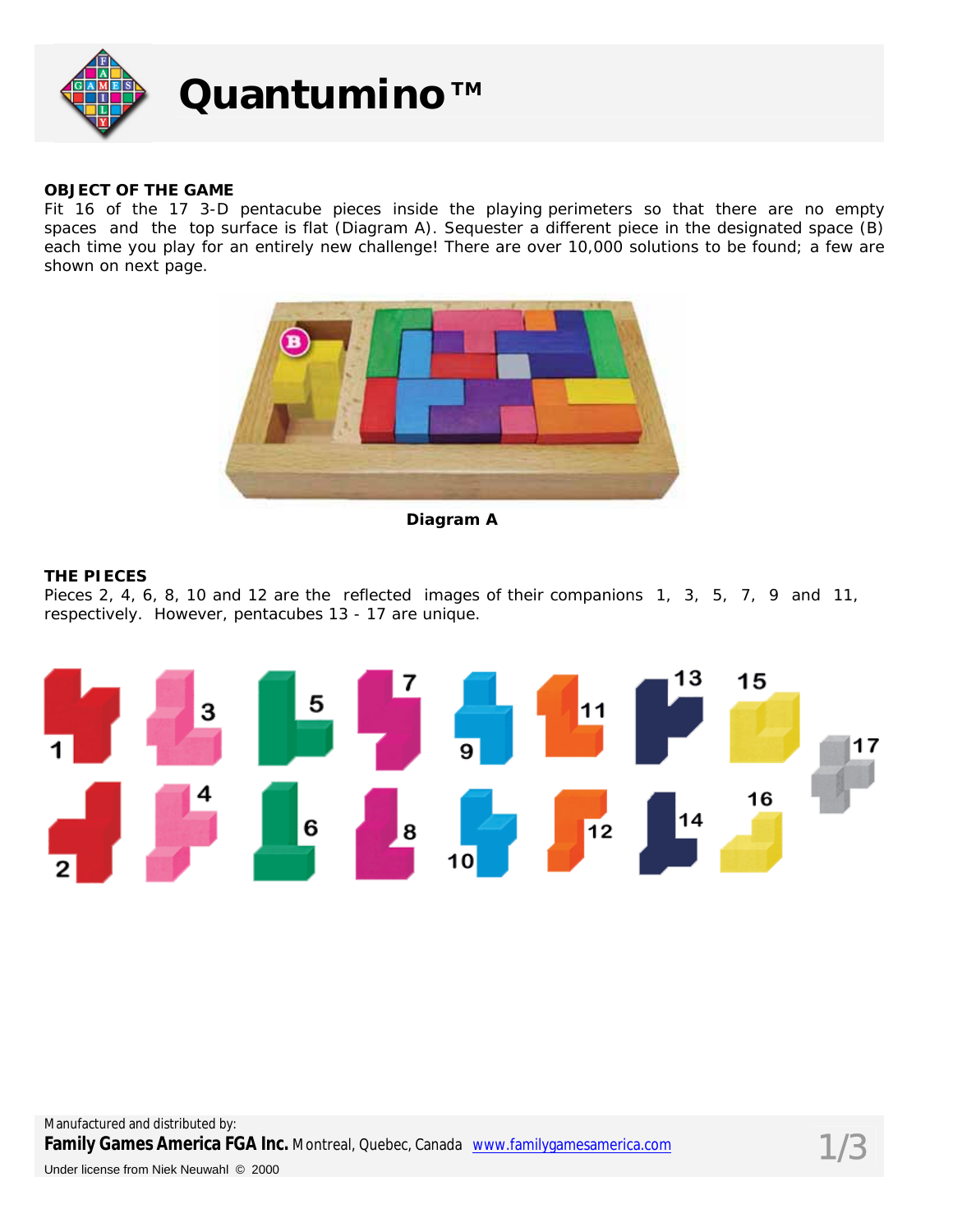**SOLUTIONS** 





4







 $12$ 

8



Manufactured and distributed by: Family Games America FGA Inc. Montreal, Quebec, Canada www.familygamesamerica.com